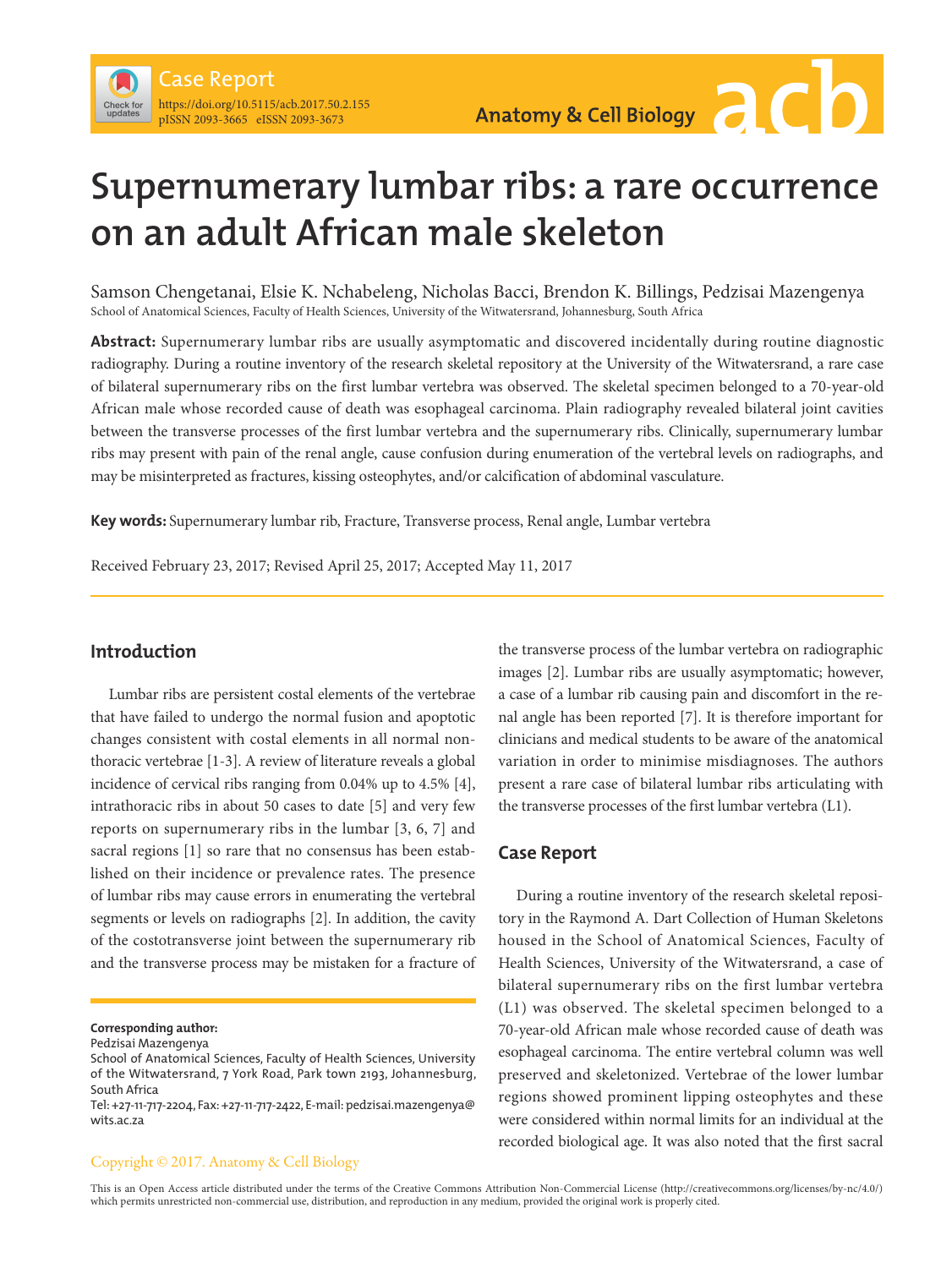vertebra (S1) was partially fused to the rest of the sacrum suggesting a case of lumbarization and an increase in the total number of free vertebrae. The first lumbar vertebra (L1) appeared complete with no deficiencies observed in any of its segments (Fig. 1). It demonstrated the typical characteristics of a medium sized kidney shaped body, triangular shaped vertebral foramen, and short quadrangular spinous process. A closer inspection from the inferior view revealed joint lines between the transverse processes and the supernumerary ribs on both sides (Fig. 1B). Plain radiographic imaging of the vertebra confirmed the existence of joint cavities between the transverse processes and the supernumerary lumbar ribs (Fig. 2A, B). Both ribs were approximately 4 cm in length and were significantly less than the total length of the 12th rib bilaterally. When viewed from the anterior aspect, the lumbar ribs followed an inferolateral course (Fig. 1C) whereas the superior and inferior views revealed a posterolateral course with slight anterior concavity such that the extremities of each rib



Fig. 1. The photograph shows the bilateral supernumerary lumbar ribs. (A) A superior view of the L1 vertebra. (B) An inferior view of L1 vertebra. (C) An anterior view of L1 vertebra. (D) A posterior view of L1 vertebra.



Fig. 2. The radiographic images of the L1 vertebra showing the bilateral joint cavities between the transverse processes and the supernumerary ribs. (A) A superior view of the L1 vertebra; arrows showing the joint cavities. (B) The inferior view of the L1; the arrow shows the joint cavity.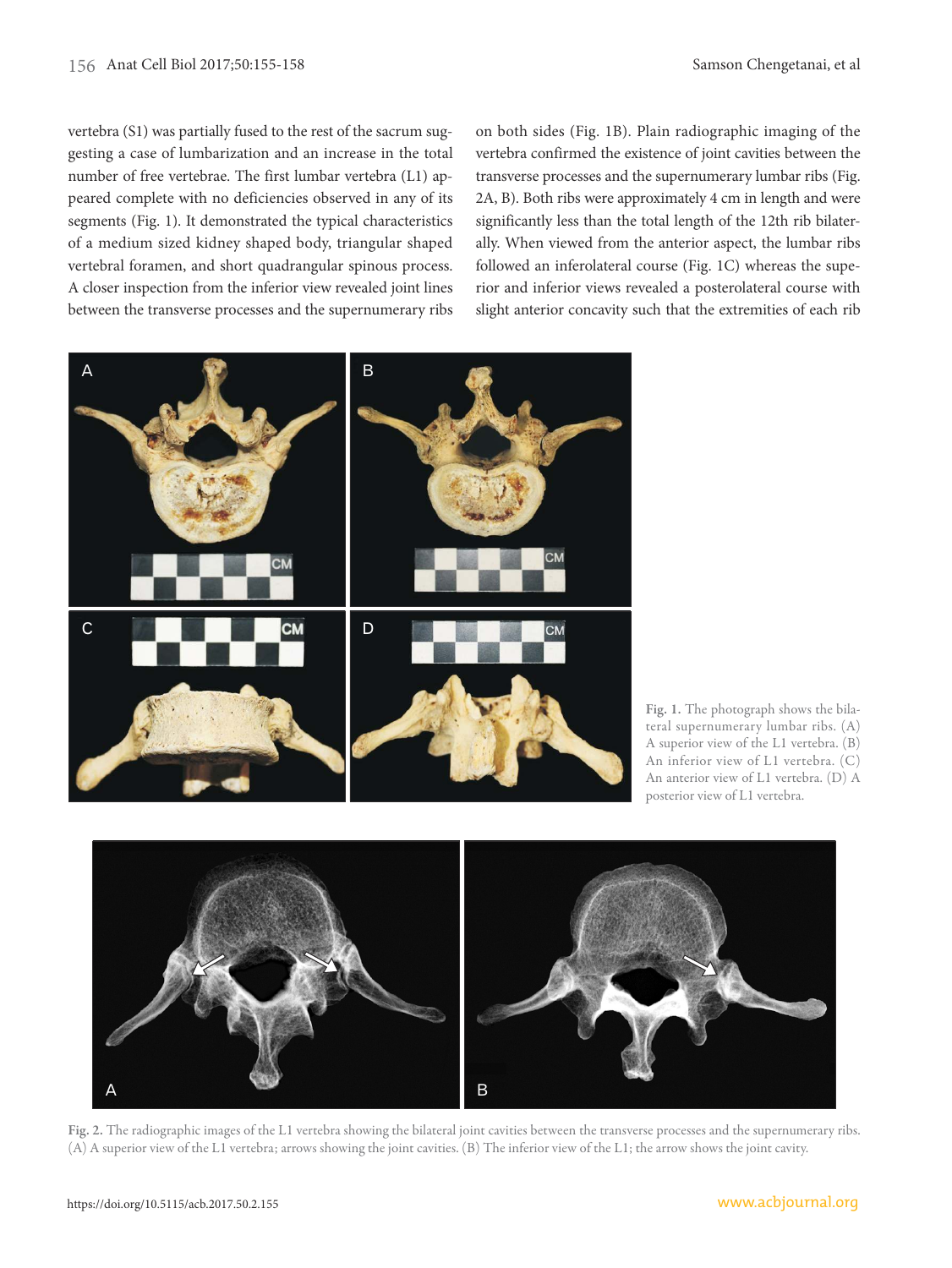were directed laterally (Fig. 1A, B). The ends of each rib were rounded and convex indicating the absence of associated costal cartilage or costochondral joints in vivo.

Ethical clearance was granted and covered by the Human Tissue Act (No. 65 of 1983) and the National Health Act (No. 61 of 2003), ethics number W-CJ-140604-1 on the use of human specimens for teaching and research.

#### **Discussion**

The first recorded case of human lumbar ribs was reported by Cumming in 1926 in which bilateral lumbar ribs articulated to the third lumbar vertebra (L3) were identified. Over the years isolated cases of lumbar ribs have been reported in relation to first lumbar vertebra (L1) [3, 7] and the second lumbar vertebra (L2) [8]. No consensus exists on the incidence rates of lumbar ribs and the overview by Chernoff and Rogers [4] shows inconsistent figures ranging from 0.04% to as much as 16%. Incidence rates of lumbar ribs have been shown to vary between fetuses and adults (Table 1). The differences in the incidence rates in experimental animal models have been attributed in part to the comparisons of both embryos and adults. The significantly higher incidence rates in embryos are caused by the inclusion of ossification sites that will later disappear with ontogeny [4]. Lumbar ribs may be classified as either rudimentary if they are devoid of a cartilaginous end and their total length is less than half the total length of the twelfth rib or as extra ribs when they are considerably long and have cartilaginous ends [2, 9, 10].

#### **Development of lumbar ribs**

Definitive thoracic ribs develop from the anteromedial sclerotome which migrate laterally as a costal process into the lateral body wall [4]. In other vertebral segments apart from the thoracic region, the costal processes will degenerate and partially fuse with the vertebral body to form the definitive transverse processes [1, 2, 4]. However, if the costal processes

**Table 1.** A comprehensive review of the incidence rates of the lumbar ribs in fetuses and adult humans

| Author and year           | Group | No.    | <b>Incidence</b> |
|---------------------------|-------|--------|------------------|
|                           |       |        | rate $(\%)$      |
| Noback and Robertson [13] | Fetus | 136    | 2.2              |
| Bagnall et al. [14]       | Fetus | 728    | 1.1              |
| Steiner [15]              | Adult | 38,105 | 0.04             |
| Lanier $[10]$             | Adult | 559    | 8.8              |
| MacGibbon and Farfan [16] | Adult | 553    | 16               |
| Singer and Breidahl [17]  | Adult | 810    | $\mathfrak{D}$   |

fail to degenerate they will develop into supernumerary ribs either in the cervical region or the lumbar region [1, 2, 4].

Development and differentiation of the axial skeleton as well as the positional identity of each somite along the craniocaudal axis are under the control of the homeobox (Hox) genes [11]. Abnormalities in the expression of these genes have been associated with the occurrence of lumbar ribs, particularly the Hoxa10 gene which is expressed along the thoracolumbar junction [2, 9, 11]. In cases where the cranial limit of Hoxa10 gene expression was displaced by one or two segments in the caudal direction, the first lumbar vertebra (L1) displayed phenotypic characteristics of thoracic vertebrae such as the persistence of costal processes, which later form lumbar ribs [2, 9]. This is accompanied, in some cases, by lumbarization of the first sacral segment as depicted in the current study [11, 12]. Ectopic expression of Hox-c6 gene and mutations of the FYVE, RhoGEF, and PH domain-containing protein 1 (FDG1) gene or errors in its signaling pathway have also been implicated in lumbar rib development [9]. In addition, sodium salicylate and elevated level of maternal corticosteroids were also associated with the development of supernumerary lumbar ribs in both mice and rats [2, 4, 11]. The current evidence suggests that the occurrence of supernumerary ribs could be an indication of teratogenic insult at a critical embryonic stage during ontogeny [9, 11].

#### **Clinical manifestations**

Lumbar ribs are usually detected as incidental findings during routine radiographic imaging of the lumbar region. Unlike cervical ribs, which have been implicated in vascular and neurological abnormalities of the superior thoracic aperture, the majority of cases of lumbar ribs have been asymptomatic. However, in one case of the lumbar rib was associated with pain in the left renal angle [7]. Furthermore, due to their rarity, lumbar ribs have often been mistaken for kissing osteophytes, abdominal vessel abnormalities, and/or fractures of the transverse processes [3, 7]. Lumbar ribs may also present a significant challenge during percutaneous renal biopsy through the renal angle between the twelfth rib and the first lumbar vertebra (L1) [3].

### **Acknowledgements**

We thank Mr. Diago Shangase for his assistance with preparation of the specimens at the Raymond A. Dart Collection of Human Skeletons of the School of Anatomical Sciences.